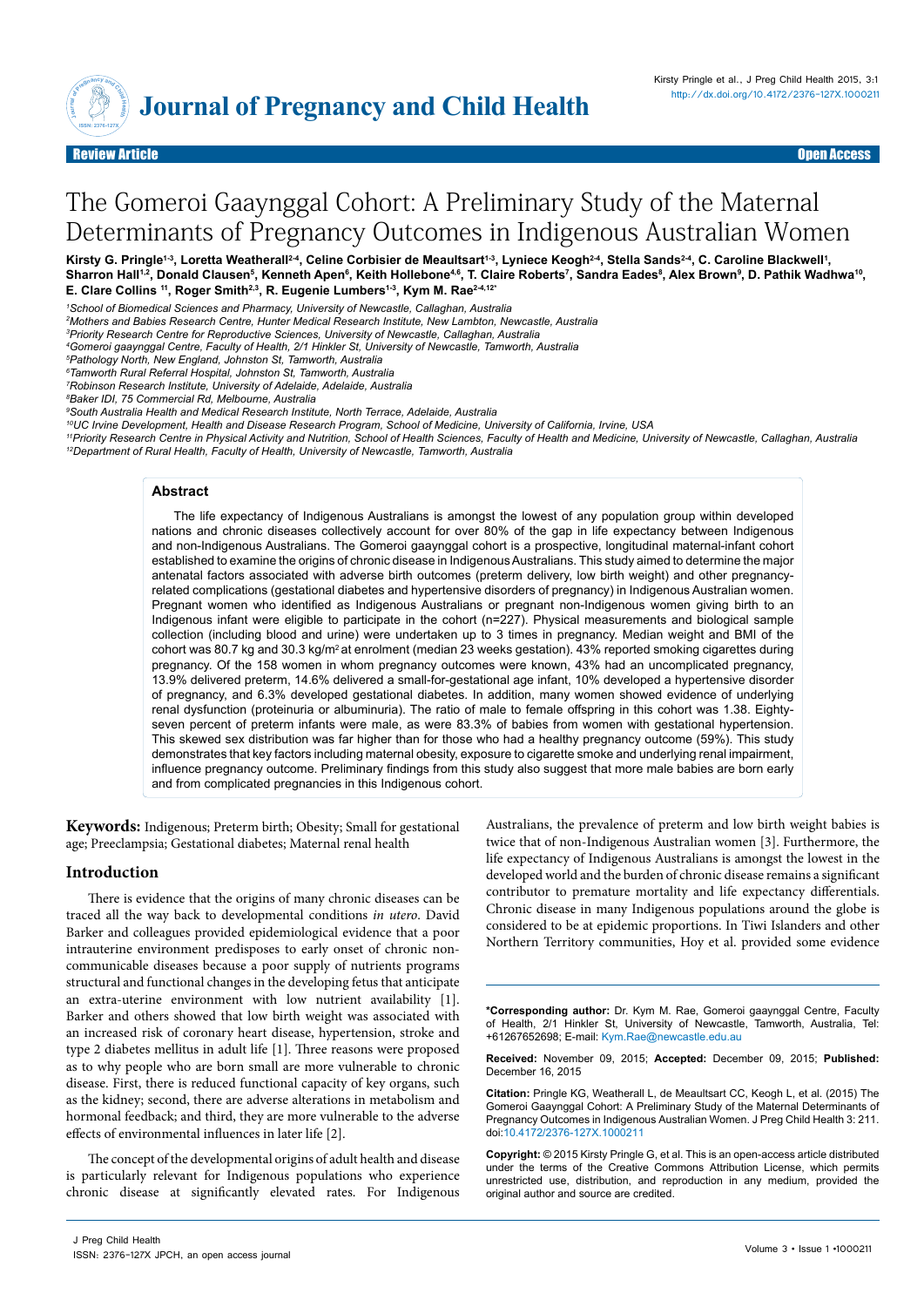that fetal programming may well influence Indigenous Australian's health [4]. Individuals who had lower birth weights had higher urinary albumin/creatinine ratios and blood pressures (BP) as young adults, with a more marked relationship in females than males [5]. Indigenous Australian adults who had low birth weights are more likely to die younger and the hospitalisation rates for cardiovascular disease (CVD) is also higher in this population [6].

Indigenous Australian babies born small have relatively small kidneys even compared with similarly small non-Indigenous babies [7]. Kidney size correlates with nephron number and individuals with a lower nephron number are thought to compensate by hyper-filtration, which predisposes to kidney failure. Luyckx et al. have demonstrated that adult Indigenous Australians also have fewer nephrons [8]. Thus the high prevalence of low birth weights among Aboriginal babies may place this population at an elevated risk for later development of renal failure, hypertension and CVD.

Prospective longitudinal cohort studies in Indigenous populations beginning in pregnancy are unfortunately rare despite their likely utility in exploring and explaining the causes and trajectories of poor health in these populations. We have been studying the pregnancy outcomes of Indigenous pregnant women in rural and remote regions of New South Wales, Australia. In this paper we describe our preliminary observations of 227 women of the Gomeroi gaaynggal Indigenous maternal/infant longitudinal cohort.

#### **Method**

#### **Study design and setting**

The Gomeroi gaaynngal study is a prospective, longitudinal cohort involving Indigenous and non-Indigenous women carrying Indigenous babies from the time of their pregnancy into early childhood (up to five years of age). Recruitment occurs primarily in Tamworth (n=174), a rural town of NSW, and Walgett (n=28), a remote town of New South Wales (NSW), Australia. The Indigenous families of Walgett and Tamworth of NSW live in relative poverty with the Aboriginal community of Tamworth having a socioeconomic index that puts them in the bottom 2% of the Australian economy, and Walgett is one of the poorest 3 communities in the state of NSW [9,10]. A small group of participants (n=25) were also recruited from Newcastle, a regional city of NSW. Newcastle is a relatively affluent area with its SEIFA index in the top 30% of regions in the country [10].

#### **Ethics**

Extensive community consultation was undertaken with the communities that were studied, to ensure that aims and design of the study met community and cultural protocols. The study has ethics approval from the Hunter New England Human Research Ethics Committee (Ref.no. 08/05/21/4.01), the NSW Human Research Ethics Committee (Ref. no. HREC/08/HNE/129), and the Aboriginal Health and Medical Research Council Ethics Committee (Ref. no. 654/08). No reimbursements or financial incentives were offered to participants at the request of the local Indigenous communities.

#### **Recruitment**

Pregnant women who identified as Indigenous Australians or pregnant non-Indigenous women with Indigenous partners were eligible to participate and could enrol at any stage in their pregnancy. In Australia, Indigenous participants identify as Aboriginal and/ or Torres Strait Islander. Participants were recruited by Indigenous research assistants at antenatal clinic locations at all sites, including

Indigenous antenatal birth centres and an Aboriginal Community Controlled service. All participants gave written, informed consent to participate in the study. Consent was given from the participant herself or from her guardian if the participant was under the age of 16. Each participant was given time to take information home to ensure their family members were also informed about the study. Here we report on data collected during pregnancy. The research team aimed to see participants once per trimester during pregnancy, with sample collections, physical measures and surveys occurring at times that suited participants (range: 6-40 weeks). Unless otherwise stated, data from all visits were used. Attendance at appointments can be sporadic for many reasons, including transport, health issues, work, and family commitments. Recruitment for the cohort is ongoing.

#### **Physical and other measures**

Data on Indigenous status was collected to ensure that one parent was Indigenous as it is a prerequisite for inclusion in the study. Antenatal medical history, birth history, family history and past obstetric history were all recorded. Pregnancy outcomes, as well as birth weight, length, head circumference, Apgar scores and admission to Neonatal Intensive Care Unit (NICU) were all obtained from hospital medical records when available. Pregnancy length and gestational age were calculated using first available ultrasound measurement.

Maternal blood pressure (BP) was taken using a Riester rechampion® blood pressure machine and cuff (Jungingen, Germany). Participants' self-reported pre-pregnancy weight and height were used to determine Body Mass Index (BMI). Anthropometric measures including weight, body fat percentage and visceral fat scores were measured using the In-Body 720™ bioelectrical impedance scales (Biospace Co., Ltd., Seoul, Korea).

# **Sample collection**

Venepuncture was conducted by a trained Indigenous Australian research assistant, or a Hunter Area Pathology Service (HAPS) technician in Newcastle, and collected into lithium-heparin or EDTA tubes as appropriate and placed on ice until centrifugation at 4°C. Samples were processed by Pathology New England, Tamworth, NSW or HAPS, Newcastle, NSW. Spot urine samples were collected from each participant and kept at room temperature prior to aliquoting and storage at -20°C.

#### **Laboratory measurements**

Urinary and plasma creatinine, albumin and protein were measured using Siemens Flex reagent cartridges for the respective proteins, while electrolytes were measured using a Siemens V-Lyte integrated multisensor and all read using a Siemens Dimension Vista 1500 chemistry analyser at Hunter Area Pathology Service (Newcastle, NSW, Australia). Plasma samples were also assessed for exposure to cigarette smoke by a semi-quantitative commercial competitive enzyme immunoassay (EIA) kit for cotinine according to manufacturer's instructions (Bio Quant Cotinine ELISA, CA. Catalog No. BQ 096D), as described previously [11].

#### **Pregnancy outcomes**

Pregnancy and birth outcomes were not recorded in 55 women, and these were excluded from further analyses. Women were classified as having an uncomplicated pregnancy if they had no pre-existing pathologies (diabetes, essential hypertension, nor kidney disease), remained normotensive (<140 and/or <90 mmHg prior to labour), showed no proteinuria, delivered a live born baby at or after 37 weeks of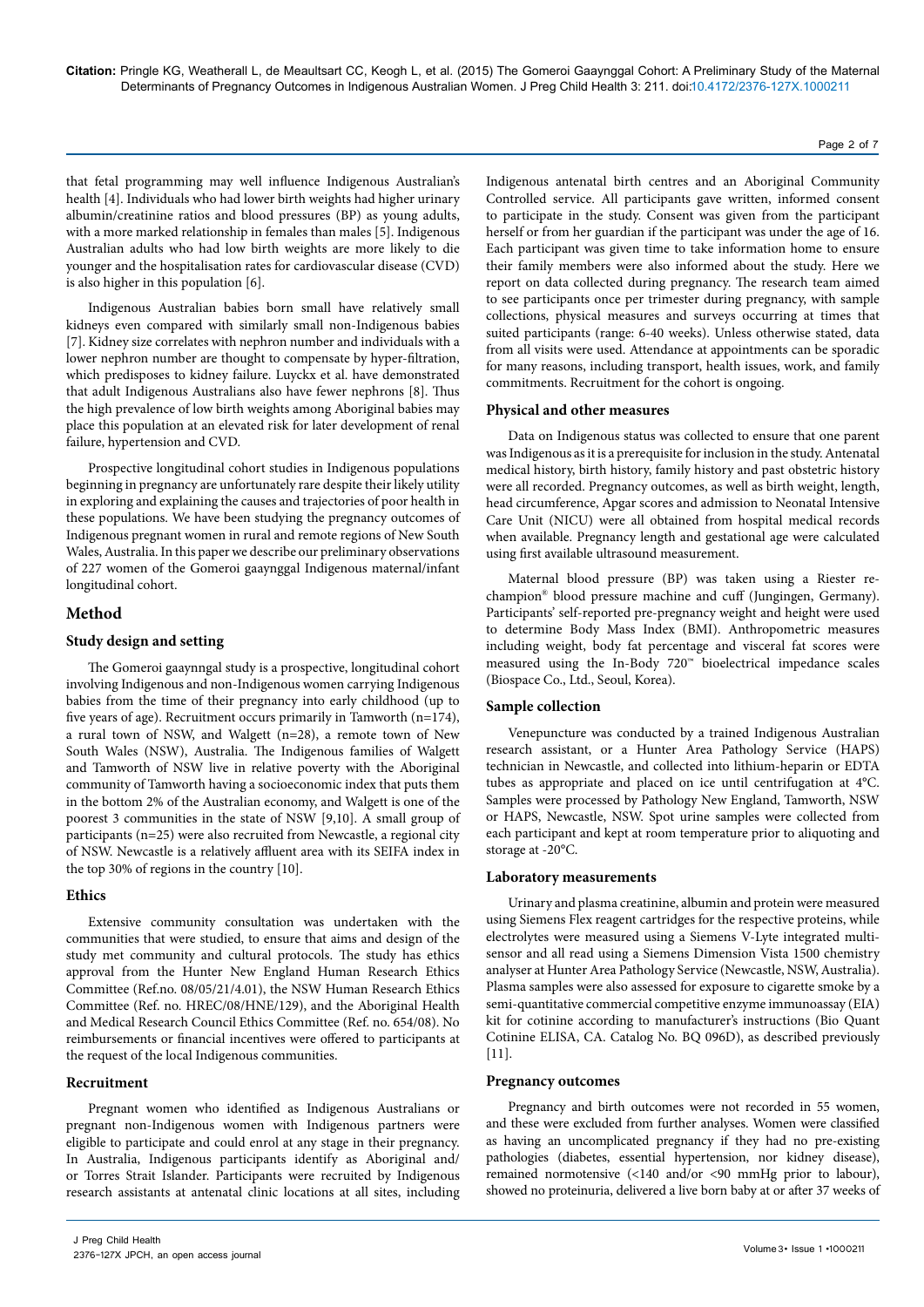gestation who was not small or large for gestational age and had no other sign of pregnancy complications. Gestational hypertension was defined as new onset hypertension (systolic BP  $\geq$  140 mmHg and/or diastolic BP ≥ 90 mmHg) on at least 2 occasions, after 20 weeks' gestation and before the onset of labour. These women had no evidence of proteinuria. Women were classified as preeclamptic if they had gestational hypertension with proteinuria (urinary protein  $\geq$  300 mg/24 h or spot urine protein/ creatinine ratio ≥ 30 mg/mmol creatinine or urine dipstick protein ≥ ++). Gestational diabetes was defined as a fasting plasma glucose of ≥ 5.5 mmol/l or a 2 hour level  $\geq$  8.0 mmol/l following a 75 g oral glucose tolerance test (OGTT). Women were classified as having proteinuria or albuminuria if they had a spot urine protein/creatinine ratio  $\geq 30$  mg/ mmol or spot urine albumin/creatinine  $\geq 3$  mg/mmol, respectively on more than one occasion and no evidence of hypertension. Small for gestational age (SGA) was defined as birth weight less than the 10<sup>th</sup> customized centile, and large for gestational age (LGA) as birth weight greater than the 90<sup>th</sup> customized centile, both adjusted for maternal height, booking weight, ethnicity, parity and infant gestation and sex according to GROW [12]. Preterm birth was classified as birth of live infant prior to 37 weeks of gestation. Women often suffered from more than one of the pathologies and they were allocated to each pathology group (for example, to both preeclampsia and SGA).

#### **Statistical analysis**

Stata 11.1 for PC (StataCorp LP, College Station, TX) was used for statistical analyses. Clinical characteristics were analysed by Mann– Whitney Rank Sum test and Kruskal-Wallis one-way analysis of variance, as appropriate. Kruskal-Wallis one-way analysis of variance was used to assess the effect of women's health on the birth outcomes, using Bonferroni's method for multiple comparison analyses.

Data are presented as median (IQR) unless otherwise stated. BMI was calculated from height and self-reported pre-pregnancy weight. Women were classified as smokers if they self-reported smoking cigarettes at any time in their pregnancy. BMI, Body Mass Index; VFA, Visceral Fat Area; BP, Blood Pressure.

|                            | All women           | $n = 213$ |
|----------------------------|---------------------|-----------|
| Age, years                 | 24.5 (21.1, 29)     | 185       |
| Height, cm                 | 164 (160, 167)      | 66        |
| Weight, kg                 | 80.7 (67, 92.2)     | 66        |
| BMI, pre-pregnancy         | 26.7 (22.1, 33.6)   | 64        |
| Percentage body fat        | 40.4 (34.3, 46.9)   | 66        |
| $VFA$ , $cm2$              | 144.5 (103.7-182.3) | 66        |
| Diastolic BP, mmHq         | 62 (60, 70)         | 85        |
| Systolic BP, mmHq          | 110 (100, 119)      | 85        |
| Smokers, %                 | 43                  | 128       |
| Number of past pregnancies | 3(2, 5)             | 88        |
| Number of miscarriages     | 0(0, 1)             | 85        |
| Number of live children    | 2(1, 4)             | 88        |

**Table 1:** Maternal descriptive at enrolment.

GA, Gestational Age; NICU, Neonatal Intensive Care Unit.

#### **Results**

#### **Participant characteristics**

227 participants were recruited to the study between February 2010 and December 2014. 12 participants withdrew and 2 miscarried early in pregnancy leaving 213. Twenty-five women were recruited in Newcastle, 174 in Tamworth and 28 in Walgett, NSW, Australia. 76.1% of the women in the study identified as Indigenous, many of these had a partner who was also Indigenous (25.8%), 11.7% of mothers were not Indigenous but they had an Indigenous partner; for the remaining 12.2%, parental Indigenous status was not recorded. Due to the low numbers recruited in Newcastle and Walgett, participants from all three locations are examined as a whole. It should be noted that due to the nature of the study and the population of women who participated, not all variables were collected for each participant.

The participant characteristics are outlined in Table 1. The women in the cohort were relatively young, with a median age of 24.5 years on enrolment (range: 13.8–40.9 years); they had a median gestational age at enrolment of 23 weeks. The median weight and BMI of the cohort at enrolment was 80.7 kg (IQR: 67.0–92.2 kg) and 30.3 kg/m<sup>2</sup>  $( IQR: 24.4-34.8 kg/m<sup>2</sup>), respectively, and their percentage body fat was$ 40.4% (34.3–46.9%). 27.2% of women were in the healthy range for BMI (18-25 kg/m<sup>2</sup>), while 19.7% were overweight (25-30 kg/m<sup>2</sup>) and 53% were obese or morbidly obese (>30 kg/m2 ). Using self-reported pre-pregnancy height and weight to calculate BMI (n=59), 8.47% were underweight, 32.2% were in the healthy range for their BMI, 20.3% were overweight, 15.2% were classified as obese, and 23.7% morbidly obese (i.e., 59.2% overweight or obese). Almost half of the women (43%) reported smoking cigarettes during pregnancy and 50/97 women (51.5%) had detectable levels of cotinine in their serum.

Women participating in the study were also asked about their previous pregnancy history. On average women in the cohort had 4 previous pregnancies and 2.7 live children with many women reporting a history of miscarriages, stillbirths and/or elective terminations of pregnancy.

# **Pregnancy and birth outcomes**

Information on the infants at birth is described in Table 2. Seven (3.3%) of the women in the study were carrying twins and the ratio of males to females in the cohort was 1.38. The median birth weight was 3170 g (IQR: 2810–3550 g) and median gestational age at delivery was 39.1 weeks (IQR: 37.6–40.1 weeks) resulting in a median adjusted birth weight centile of 40.3. There was no difference in the timing of delivery or growth parameters between male and female infants (Table 2). Twenty-seven percent of all infants were admitted to neonatal intensive care nurseries (NICU); more males than females (30.1% vs. 21.7%) were admitted to NICU but this was not statistically significant.

Of the 158 women where birth outcomes were known, 68 (43%)

| Table 2: Birth outcomes. |                   |     |                   |    |                   |    |  |  |  |
|--------------------------|-------------------|-----|-------------------|----|-------------------|----|--|--|--|
|                          | <b>All Babies</b> |     | <b>Females</b>    |    | <b>Males</b>      |    |  |  |  |
|                          | Median (IQR) or % | n   | Median (IQR) or % | n  | Median (IQR) or % | n  |  |  |  |
| GA at delivery, wks      | 39.1 (37.6, 40.1) | 169 | 39.1 (38, 40.2)   | 71 | 39 (37.2, 40.1)   | 98 |  |  |  |
| Birth weight, g          | 3170 (2810, 3550) | 170 | 3093 (2815, 3535) | 72 | 3250 (2780, 3585) | 98 |  |  |  |
| <b>GROW</b> centile      | 40.3 (14.7, 71.3) | 160 | 38.3 (14.5, 64.9) | 66 | 40.3 (16.5, 74.7) | 94 |  |  |  |
| Length, cm               | 49 (47.5, 51)     | 136 | 49 (48, 50)       | 53 | 49.5 (47, 51)     | 83 |  |  |  |
| Head circumference, cm   | 34.5(33.5, 35.5)  | 143 | 34.2 (33.5, 35)   | 56 | 34.5 (33.5, 35.5) | 87 |  |  |  |
| NICU, %                  | 27                | 152 | 21.7              | 60 | 30.4              | 92 |  |  |  |

Page 3 of 7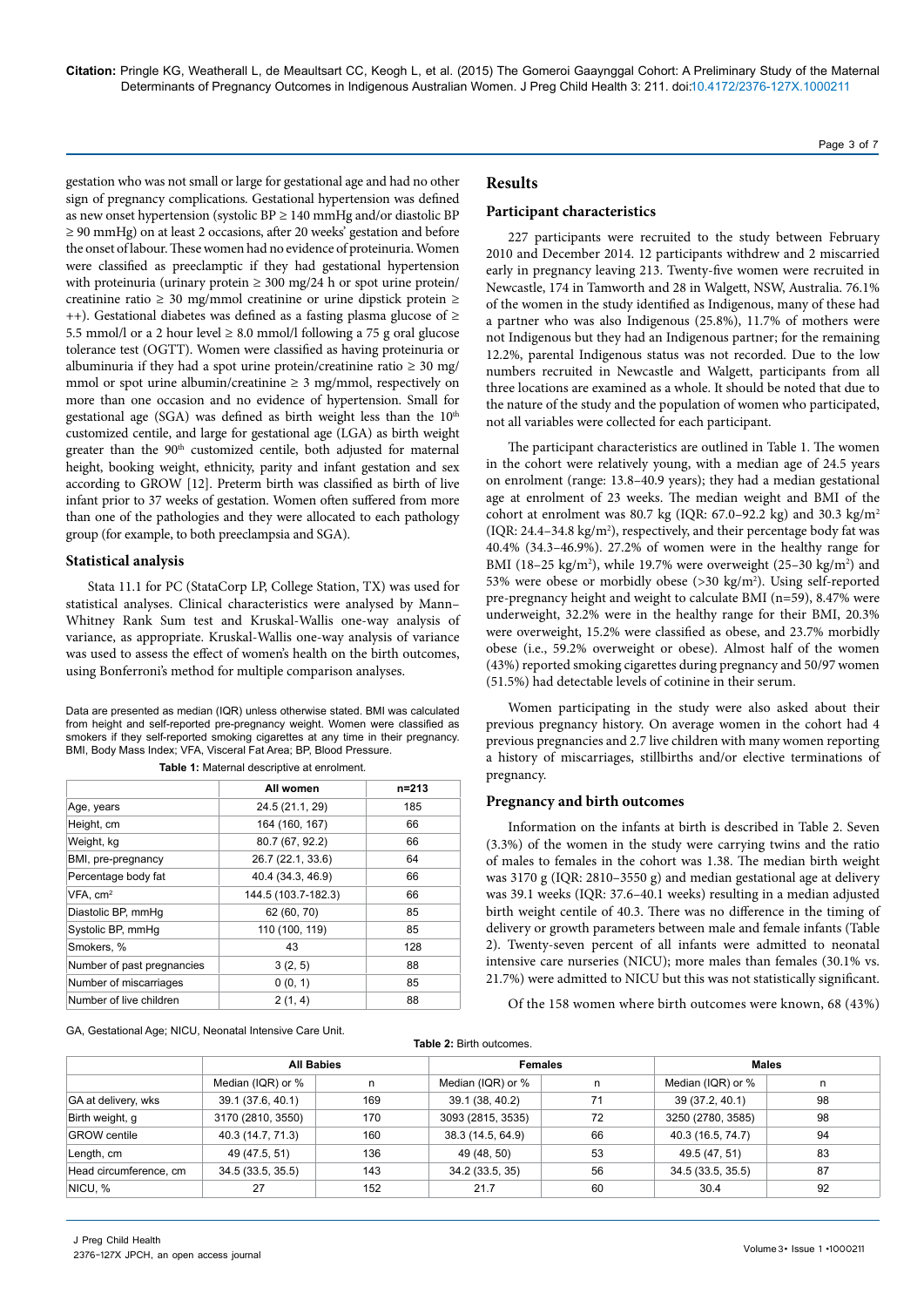#### Page 4 of 7

had uncomplicated pregnancies. Nine women (5.7%) had preexisting hypertension or diabetes, 22 (13.9%) delivered preterm, 23 (14.6%) delivered a baby who was small for gestational age (SGA), 16 (10.1%) delivered a large for gestational age infant (LGA), 10 (6.3%) developed gestational diabetes, and 16 (10.1%) developed gestational hypertension or preeclampsia. In addition, many women in the study had evidence of underlying renal dysfunction, with 20 (12.7%) having proteinuria and 21 (13.3%) having albuminuria in the absence of hypertension. Interestingly, 20/23 babies (87%) who were born preterm were male and 5/6 babies (83.3%) born to mothers who developed gestational hypertension were also male. This skewed sex ratio was much higher than that seen in those who had uncomplicated pregnancies (59% male) or any other pathology (50-57% male).

# **Maternal factors affecting pregnancy outcome**

Women who delivered babies who were preterm had significantly higher cotinine levels in pregnancy than those who delivered at term (*P*=0.009), but their BMIs, blood pressures, and plasma glucose levels were no different (Table 3). Women who delivered preterm also had higher urinary protein/creatinine (*P*=0.002) and urinary albumin/creatinine ratios in pregnancy compared with women with uncomplicated pregnancies (*P*=0.01). Mothers who delivered SGA infants did not differ from women with appropriately grown infants in any maternal physical or biochemical measure (Table 4). In contrast, women who delivered babies who were LGA had significantly higher plasma glucose levels (*P*<0.001) and higher systolic blood pressures (*P*=0.033, Table 4) in pregnancy than those who delivered appropriately grown infants.

Mann–Whitney Rank Sum test; \*\*p ≤ 0.01, \*\*\*p ≤ 0.001. Data are from 68 women with uncomplicated pregnancies and 23 women who delivered preterm. Maternal age and BMI (from height and self-reported pre-pregnancy weight) were recorded at enrolment; all other maternal parameters include data from all pregnancy visits. BMI, Body Mass Index; BP, Blood Pressure; creat, Creatinine; GA, Gestational Age.

|                        |        | Uncomplicated |     |        |            |    |             |
|------------------------|--------|---------------|-----|--------|------------|----|-------------|
|                        | median | IQR           | n   | median | <b>IQR</b> | n  | p values    |
| <b>Babies</b>          |        |               |     |        |            |    |             |
| Birth weight, g        | 3398   | 2998, 3635    | 68  | 2720   | 2300, 2900 | 22 | $0.000***$  |
| GA at delivery, wks    | 39.3   | 38.5, 40.3    | 68  | 35.5   | 34.4, 36.2 | 22 | $0.000***$  |
| <b>Grow centile</b>    | 48     | 24.3, 66.5    | 68  | 36.4   | 16.5, 81   | 21 | 0.927       |
| Length of baby, cm     | 50     | 48, 51        | 64  | 47.5   | 46, 48.5   | 14 | $0.0003***$ |
| Head circumference, cm | 34.5   | 33.5, 35.5    | 65  | 33     | 31.5, 34   | 17 | $0.0001***$ |
| <b>Mothers</b>         |        |               |     |        |            |    |             |
| Maternal age, years    | 24.2   | 21.7, 28.9    | 67  | 24.2   | 21.3, 30.7 | 19 | 0.771       |
| BMI, pre-pregnancy     | 26.5   | 20.6, 30.6    | 32  | 27.4   | 23.6, 30.1 | 6  | 0.548       |
| % Body fat             | 41.6   | 33.2.48.4     | 69  | 39.5   | 35, 46.6   | 24 | 0.679       |
| Cotinine, ng/mL        | 0.5    | 0,79          | 57  | 153    | 0.8, 217   | 15 | $0.009**$   |
| Diastolic BP, mmHg     | 65     | 60, 74        | 87  | 60     | 60, 71.5   | 24 | 0.169       |
| Systolic BP, mmHg      | 110    | 100, 120      | 87  | 110    | 104, 119   | 24 | 0.699       |
| Plasma glucose, mmol/L | 4.2    | 3.7, 4.9      | 121 | 4.1    | 3.8, 5     | 37 | 0.654       |
| Protein/creat, mg/mmol | 11.8   | 8.64, 15.7    | 112 | 16.3   | 10.9, 27   | 37 | $0.002**$   |
| Albumin/creat, mg/mmol |        | 0.7, 1.6      | 114 | 1.5    | 0.8, 2.9   | 37 | $0.010**$   |

**Table 3:** Maternal and infant parameters in women delivering preterm or with uncomplicated pregnancies.

Bonferroni post-hoc, \*p ≤ 0.05, \*\*p ≤ 0.01, \*\*\*p ≤ 0.001. Data are from 68 women with uncomplicated pregnancies, 26 from women with SGA babies (<10<sup>th</sup> Grow adjusted birth weight centile) and 16 from women with LGA infants (>90th Grow adjusted birth weight centile). Maternal age and BMI (from height and self-reported pre-pregnancy weight) were recorded at enrolment; all other maternal parameters include data from all pregnancy visits. BMI, Body Mass Index; BP, Blood Pressure; creat, Creatinine; GA, Gestational Age. **Table 4:** Maternal and infant descriptive in SGA, LGA or uncomplicated pregnancies.

|                        | <b>UNCOMPLICATED</b> |            |     | <b>SGA</b>     |            |    |            | <b>LGA</b> |            |    |              |
|------------------------|----------------------|------------|-----|----------------|------------|----|------------|------------|------------|----|--------------|
|                        | median               | IQR        | n   | median         | <b>IQR</b> | n  | p value    | median     | IQR        | n  | p value      |
| <b>Babies</b>          |                      |            |     |                |            |    |            |            |            |    |              |
| Birth weight, g        | 3398                 | 2998, 3635 | 68  | 2498           | 2170, 2750 | 26 | $0.000***$ | 4260       | 4008, 4575 | 16 | $0.000***$   |
| GA at delivery, wks    | 39.3                 | 38.5, 40.3 | 68  | 39             | 37.3, 39.6 | 25 | $0.022*$   | 39.8       | 37.6, 40.5 | 16 |              |
| Grow centile           | 48                   | 24.3, 66.5 | 68  | 2.7            | 0.9, 6.8   | 26 | $0.000***$ | 98.7       | 94.6, 99.5 | 16 | $0.000***$   |
| Length of baby, cm     | 50                   | 48, 51     | 64  | 47             | 46.5, 48   | 17 | $0.000***$ | 52         | 50, 53.5   | 11 | $0.010**$    |
| Head circumference, cm | 34.5                 | 33.5, 35.5 | 65  | 33.3           | 31.3, 34.5 | 20 | $0.000***$ | 37         | 35.3, 37.3 | 12 | $0.003**$    |
| <b>Mothers</b>         |                      |            |     |                |            |    |            |            |            |    |              |
| Maternal age, years    | 24.2                 | 21.7, 28.9 | 67  | 25.3           | 20.8, 29   | 22 |            | 23.4       | 21.2, 28.7 | 16 | $\mathbf{1}$ |
| BMI, self-reported     | 26.5                 | 20.6, 30.6 | 32  | 24.7           | 21.3, 33.6 | 8  | 1          | 34.3       | 21, 37.3   | 6  | 0.248        |
| % Body fat             | 41.6                 | 33.2, 48.4 | 69  | 46.1           | 27.7, 54.1 | 11 | 1          | 43.4       | 37.1, 52.5 | 20 | 1.792        |
| Cotinine, ng/mL        | 0.5                  | 0,79       | 57  | 61             | 36.9, 101  | 21 | 0.287      | 0          | 0, 0.1     | 13 | 0.296        |
| Diastolic BP, mmHq     | 65                   | 60, 74     | 87  | 69.5           | 60, 76.5   | 24 | 1          | 69         | 61, 75     | 25 | 0.754        |
| Systolic BP, mmHq      | 110                  | 100, 120   | 87  | 110            | 106, 122   | 24 | 1          | 120        | 112, 127   | 25 | $0.033*$     |
| Plasma glucose, mmol/L | 4.2                  | 3.7, 4.9   | 121 | 4.05           | 3.8, 4.6   | 30 | 1          | 5.2        | 4.3, 6.5   | 35 | $0.000***$   |
| Protein/creat, mg/mmol | 11.8                 | 8.64, 15.7 | 112 | 14.2           | 8.07, 19.6 | 26 | 0.597      | 10.8       | 8.47, 18.9 | 31 | 0.632        |
| Albumin/creat, mg/mmol | $\mathbf{1}$         | 0.7, 1.6   | 114 | $\overline{2}$ | 0.7, 4     | 26 | 0.718      | 1          | 0.7, 2.4   | 31 | 1            |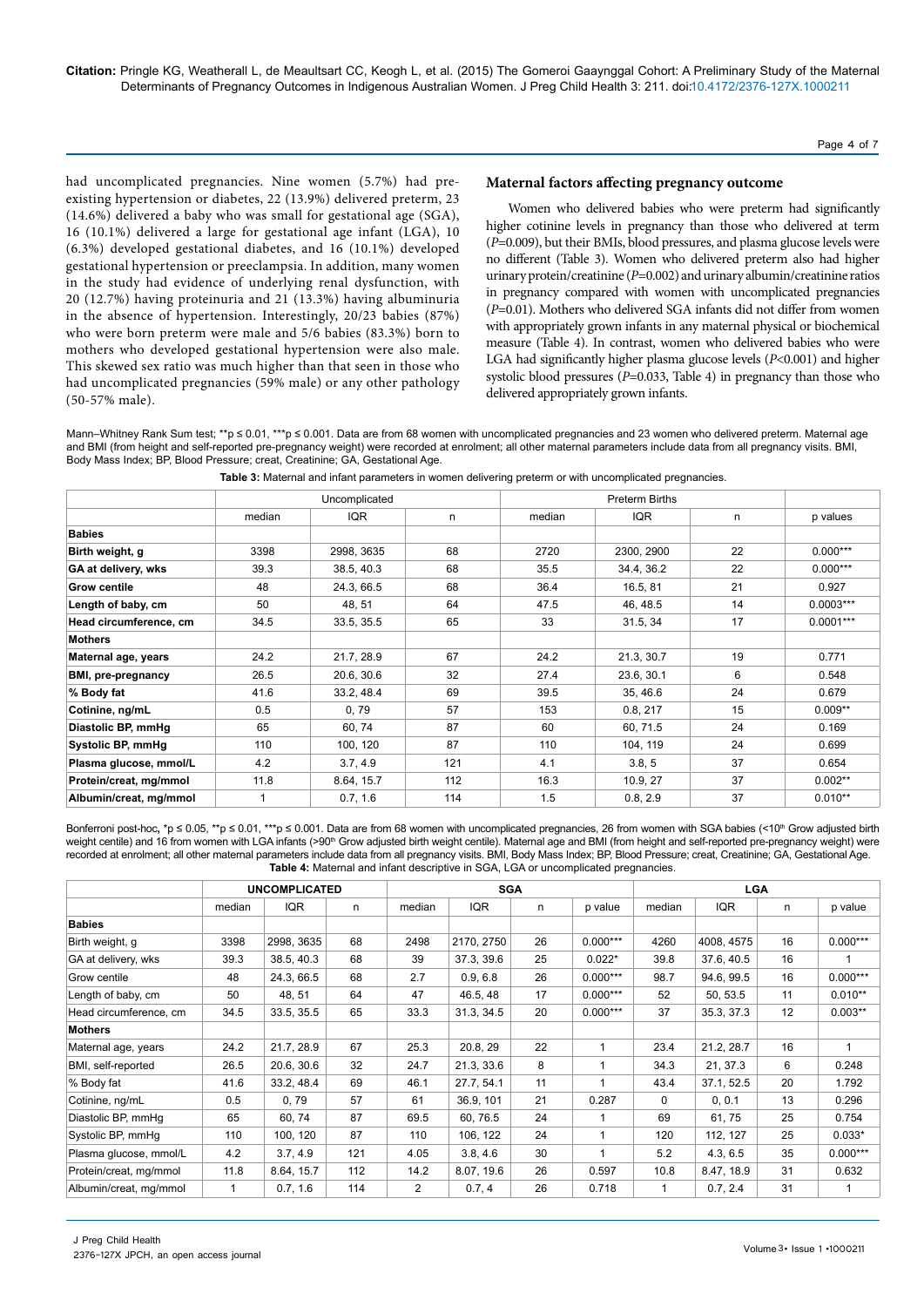Six women in the study (3.8%) developed gestational hypertension. These women had higher median BMI's (*P*=0.017), higher median body fat percentages (*P*=0.003), higher plasma glucose levels (*P*<0.001) and tended to deliver babies who had higher GROW adjusted birth weight centiles (*P*=0.058) than those with uncomplicated pregnancies (Table 5). Ten women (6.3%) developed preeclampsia during their pregnancy; two of these delivered preterm, one at 29.6 weeks and the second at 35.6 weeks, the latter case was considered severe and the woman was diagnosed with HELLP syndrome. Pre-eclamptic women had similar BMI's and plasma glucose levels but their body fat percentages were greater than those of women with uncomplicated pregnancies (*P*=0.033, Table 5). Pre-eclamptic women delivered approximately 1-2 weeks earlier on average ( $P=0.001$ ) and had babies with lower birth weights

(median: 2850 g, *P*<0.001) and lower customised birth weight centiles (median: 12.75, *P*=0.016) than those with uncomplicated pregnancies.

Several women in the study had pre-existing Type 1 (n=3) or Type 2 (n=4) diabetes mellitus and 10 women (6.3%) developed gestational diabetes during their pregnancy. Women with gestational diabetes delivered earlier than women with uncomplicated pregnancies (*P*<0.009, Table 6) but there were no differences in the infant growth variables. In addition, women with gestational diabetes did not differ from women with uncomplicated pregnancies with respect to BMI and percentage body fat but they had significantly higher plasma glucose levels (*P*<0.01) and higher protein/creatinine and albumin/creatinine ratios in pregnancy (*P*<0.05 and *P*<0.001, respectively, Table 6).

Bonferroni post-hoc, \*p ≤ 0.05, \*\*p ≤ 0.01, \*\*\*p ≤ 0.001. Data are from 68 women with uncomplicated pregnancies, 6 with gestational hypertension and 10 with preeclampsia. Maternal age and BMI (from height and self-reported pre-pregnancy weight) were recorded at enrolment; all other maternal parameters include data from all pregnancy visits. BMI, Body Mass Index; BP, Blood Pressure; creat, Creatinine; GA, Gestational Age.

**Table 5:** Maternal and infant parameters in women with uncomplicated pregnancies or from those who developed gestational hypertension or preeclampsia.

|                        | <b>UNCOMPLICATED</b> |            | <b>GESTATIONAL HYPERTENSION</b> |        |            |                | <b>PREECLAMPSIA</b> |        |            |                 |            |
|------------------------|----------------------|------------|---------------------------------|--------|------------|----------------|---------------------|--------|------------|-----------------|------------|
|                        | median               | <b>IQR</b> | n                               | median | <b>IQR</b> | n              | p value             | median | IQR        | n               | p value    |
| <b>Babies</b>          |                      |            |                                 |        |            |                |                     |        |            |                 |            |
| Birth weight, g        | 3398                 | 2998, 3635 | 68                              | 3480   | 3195, 3550 | 6              | 1                   | 2850   | 2680, 3055 | 10              | $0.000***$ |
| GA at delivery, weeks  | 39.3                 | 38.5, 40.3 | 68                              | 38.4   | 36.5, 40   | 6              | 0.226               | 38.3   | 37.5, 38.5 | 10 <sup>1</sup> | $0.001***$ |
| <b>GROW</b> centile    | 48                   | 24.3, 66.5 | 68                              | 74.9   | 51.6, 97.9 | 6              | 0.058               | 12.8   | 3.2, 29    | 10 <sup>1</sup> | $0.016*$   |
| Length of baby, cm     | 50                   | 48, 51     | 64                              | 48.5   | 48, 51     | 5              | 1                   | 48     | 47, 48.5   | 8               | $0.009**$  |
| Head circumference, cm | 34.5                 | 33.5, 35.5 | 65                              | 35     | 33.5, 35.5 | 5              | 1                   | 33.78  | 33, 34     | 10 <sup>1</sup> | $0.004**$  |
| <b>Mothers</b>         |                      |            |                                 |        |            |                |                     |        |            |                 |            |
| Maternal age, years    | 24.2                 | 21.7, 28.9 | 67                              | 26     | 20.8, 32.3 | 4              | 1                   | 26     | 21.6, 30.4 | 10              |            |
| BMI, pre-pregnancy     | 26.5                 | 20.6, 30.6 | 32                              |        |            | $\Omega$       |                     | 35.6   | 23.4, 41.4 | 5               | 0.291      |
| % body fat             | 41.6                 | 33.2, 48.4 | 69                              | 51.4   | 50.4, 55   | $\overline{7}$ | $0.003**$           | 48.8   | 43.8, 54.1 | 13              | $0.033*$   |
| Cotinine, ng/mL        | 0.5                  | 0,79       | 57                              | 0.45   | 0.1, 0.8   | 2              |                     | 0.05   | 0, 81.1    | 4               |            |
| Diastolic BP, mmHg     | 65                   | 60, 74     | 87                              | 59     | 58, 61     | 3              |                     | 72     | 70, 90     | 13              | $0.004**$  |
| Systolic BP, mmHg      | 110                  | 100, 120   | 87                              | 113    | 108, 115   | 3              |                     | 120    | 110, 137   | 13              | $0.046*$   |
| Plasma glucose, mmol/L | 4.2                  | 3.7, 4.9   | 121                             | 5.3    | 4.6, 7.2   | 10             | $0.000***$          | 4.05   | 3.8, 5     | 16              |            |
| Protein/creat, mg/mmol | 11.8                 | 8.64, 15.7 | 112                             | 13.9   | 8.82, 21.2 | 10             | 0.642               | 19.2   | 12.5, 32.8 | 15              | $0.019*$   |
| Albumin/creat, mg/mmol | $\mathbf{1}$         | 0.7, 1.6   | 114                             | 1.6    | 0.7, 2.7   | 10             |                     | 2.9    | 1, 12.4    | 15              | $0.000***$ |

Mann–Whitney Rank Sum test; \*\*p ≤ 0.05, \*\*\*p ≤ 0.01. Data are from 68 women with uncomplicated pregnancies and 10 with gestational diabetes. Maternal age and BMI (from height and self-reported pre-pregnancy weight) were recorded at enrolment; all other maternal parameters include data from all pregnancy visits. BMI, Body Mass Index; BP, Blood Pressure; creat, Creatinine; GA, Gestational Age.

**Table 6:** Maternal and infant parameters in women with uncomplicated pregnancies or in those who developed gestational diabetes.

|                        |        | <b>UNCOMPLICATED</b> |     | <b>GESTATIONAL DIABETES</b> |            |    |            |
|------------------------|--------|----------------------|-----|-----------------------------|------------|----|------------|
|                        | median | IQR                  | n   | median                      | IQR        | n  | p values   |
| <b>Babies</b>          |        |                      |     |                             |            |    |            |
| Birth weight, g        | 3398   | 2998, 3635           | 68  | 3288                        | 3100, 3550 | 10 | 0.673      |
| GA at delivery, weeks  | 39.3   | 38.5, 40.3           | 68  | 38.3                        | 38, 38.5   | 10 | $0.009***$ |
| <b>GROW</b> centile    | 48     | 24.3, 66.5           | 68  | 50.1                        | 35.7, 68.1 | 10 | 0.58       |
| Length of baby, cm     | 50     | 48, 51               | 64  | 48.8                        | 47.5, 49.5 | 8  | 0.127      |
| Head circumference, cm | 34.5   | 33.5, 35.5           | 65  | 33.8                        | 32.5, 35.3 | 8  | 0.239      |
| <b>Mothers</b>         |        |                      |     |                             |            |    |            |
| Maternal age, years    | 24.2   | 21.7, 28.9           | 67  | 32.5                        | 20.1, 33.1 | 9  | 0.231      |
| BMI, pre-pregnancy     | 26.5   | 20.6, 30.6           | 32  | 32.4                        | 23.4, 33.4 | 5  | 0.23       |
| % body fat             | 41.6   | 33.2, 48.4           | 69  | 46.7                        | 39.1, 50.9 | 8  | 0.113      |
| Cotinine, ng/mL        | 0.5    | 0,79                 | 57  | $\mathbf 0$                 | 0, 40      | 9  | 0.225      |
| Diastolic BP, mmHg     | 65     | 60, 74               | 87  | 63.5                        | 60, 77.5   | 16 | 0.993      |
| Systolic BP, mmHg      | 110    | 100, 120             | 87  | 112                         | 110, 124   | 16 | 0.306      |
| Plasma glucose, mmol/L | 4.2    | 3.7, 4.9             | 121 | 5                           | 4.5, 7.3   | 15 | $0.004***$ |
| Protein/creat, mg/mmol | 11.8   | 8.6, 15.7            | 112 | 19.4                        | 10.9, 34.6 | 13 | $0.035**$  |
| Albumin/creat, mg/mmol |        | 0.7, 1.6             | 114 | 2.5                         | 1.3, 3.1   | 13 | $0.004***$ |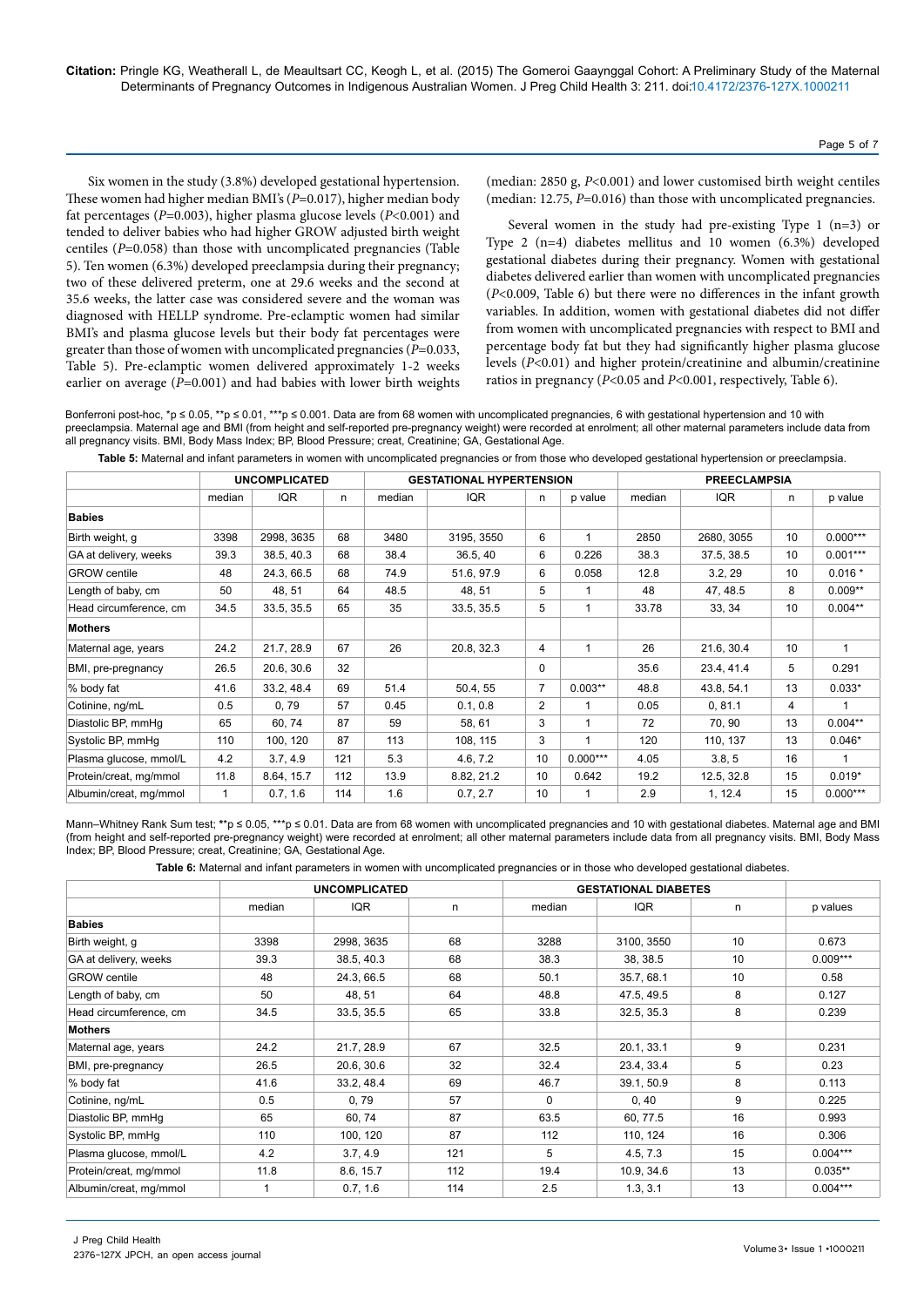### **Discussion**

Given the substantial evidence linking adverse intrauterine and early infancy events with poorer health over the course of life, the importance of prioritising the health of women of childbearing age and mothers of young children is critical for closing the gap in life-expectancy between Indigenous and non-Indigenous Australians. This study aimed to determine antenatal maternal factors associated with the delivery of preterm and low birth weight babies and pregnancy complications (e.g., gestational diabetes and hypertensive disorders of pregnancy) in Indigenous Australian women. This study of the Gomeroi gaaynggal cohort has demonstrated that several key factors influence pregnancy outcomes in this population. These include maternal obesity, exposure to cigarette smoke and the existence of underlying renal impairment.

It is known that Indigenous women give birth at significantly younger ages compared with their non-Indigenous counterparts. Studies report that almost half of Indigenous women deliver before the age of 25 [13]. This study is in line with these findings with a median age (at enrolment) of 24.5 years with many women also having had previous pregnancies. In contrast to previous reports [14] we found no difference in maternal age between our women with uncomplicated pregnancies and those with complicated pregnancies; this suggests that a younger maternal age is unlikely to have contributed to the poor perinatal outcomes seen in this cohort.

Almost half of the women in the study (43%) reported smoking cigarettes during their pregnancy; this is reflected in the prevalence of detectable cotinine levels (51.5%). This is similar to other Indigenous Australians around the country [3,13]. As reported previously [13,15], exposure to cigarette smoke (as measured by serum cotinine) was associated with preterm birth (Table 3) with the mothers delivering preterm having significantly higher levels of cotinine than controls. Unfortunately, despite efforts to promote smoking cessation in Indigenous pregnant women, all tested intervention programs have, to date, been unsuccessful [16]. Clearly this is one area that needs to be improved, and more needs to be done in consultation with Indigenous people to influence the rates of smoking in Aboriginal and Torres Strait Islander communities.

Elevated BMI is a known risk factor for a number of pregnancy complications including preeclampsia and GDM [17]. Almost 60% of the women in the Gomeroi gaaynggal cohort were overweight, obese or morbidly obese (>25 kg/m<sup>2</sup>) according to self-reported pre-pregnancy height and weight, and 6.3% of women developed gestational diabetes. This is very similar to previous studies but higher than that reported for non-Indigenous pregnant women, where 49% were overweight or obese and the prevalence of GDM was 3-5.5% [17-21]. Thrift and Callaway also reported that the prevalence of GDM, hypertensive disorders of pregnancy and high birth weight is associated with overweight or obesity in both Indigenous and non-Indigenous Australians, however the prevalence of preterm birth and hypertension in pregnancy was lower in overweight Indigenous women compared with non-Indigenous women [17]. There was no evidence for this in the current cohort, that is, the preterm, SGA, LGA and GDM mothers did not differ from those with uncomplicated pregnancies with respect to BMI and percentage body fat. This may be due to the low numbers in our pregnancy pathology groups as in an earlier publication on this cohort (n=123) we have demonstrated a significant positive correlation between maternal BMI and birth weight [15] as is seen in Indigenous and non-Indigenous Australians [17] and internationally [22]. Women with hypertensive disorders of pregnancy did, however, have higher BMIs and/or body fat percentages than women with uncomplicated pregnancies (Table 5).

The adverse impact of obesity and gestational diabetes is highlighted by the data showing that women with GDM had higher protein/ creatinine and albumin/creatinine ratios in pregnancy, suggesting that these women also had renal damage. Women who develop GDM have a very high risk of developing type 2 diabetes post-partum, and Indigenous women experience the highest risk [23,24]. The high rates of renal impairment in this population of Australian Indigenous women (13.3%) suggests that they will be at high risk of renal damage should they subsequently develop diabetes. Developing interventions that improve maternal weight prior to conception that can influence pregnancy outcomes is critical, as are programs to prevent the development of type 2 diabetes and kidney disease.

The rates of preterm birth (13.9% vs. 12.7%) and SGA (14.6% vs. 14%) were similar to those reported for Indigenous Australians in urban New South Wales, Australia [13] and nationally but much higher than those of non-Indigenous Australian women (7.7% overall in 2012 [3]). Women delivering preterm had higher protein/creatinine and albumin/creatinine ratios compared with those with healthy pregnancy outcomes (Table 3). This may be due to either the higher prevalence of obesity or the higher rates of cigarette smoking in this cohort, as both obesity and cigarette smoking are known to cause the up-regulation of pro-inflammatory factors that can contribute to kidney damage [25]. We have previously demonstrated that analysis of a subset of women in this cohort showed significantly elevated levels of plasma C-reactive protein (CRP; a marker of inflammation) which was positively associated with maternal BMI and cotinine levels [15].

Perhaps the most surprising finding from the study is the male/ female birth ratio of 1.38. This is very much higher than that reported for Australia in general and for Aboriginal and Torres Strait Islander people specifically (1.06; [26]). Deliberate action reflecting male preference and sex-selection during assisted reproduction [27] are unlikely to be responsible for the sex ratio imbalance seen in this Indigenous cohort. Natural causes of sex ratio imbalances could also be at play. In a comprehensive study of the sex ratio of Finnish babies born between 1865-2003 Helle et al*.* found that both environmental temperature and wars did increase male to female sex ratio but that famine and economic stress were not factors [28]. At this time, it is unclear however why there are more males born in this cohort since this study is reporting on a relatively small number of births (170 babies where the sex is known) but it may be that those environmental factors that distort the male to female sex ratio are operating within this Australian Indigenous community.

It is well described that rates of preterm birth are significantly higher in male infants [29,30]. The incidence was exceptionally high in our cohort; 20/23 preterm and 5/6 SGA infants were male. Thus these infants are already at high risk of neonatal death. Indeed, 30% of all male infants were admitted to NICU while only 22% of female babies were. Helle et al. however found no association between annual birth sex ratio and annual sex biased infant mortality [28]. We await data for much larger numbers in this cohort to make firm conclusions.

#### **Conclusion**

Analysis of the birth outcomes from the first 227 women in the Gomeroi gaaynggal cohort demonstrates that infants born from this cohort are at significantly greater risk of chronic disease development later in life, because they are born preterm or SGA. The very high rate of preterm male infants suggests that they are particularly vulnerable. Since this preliminary study has shown that there is a high prevalence of adverse maternal factors that adversely influence pregnancy outcome,